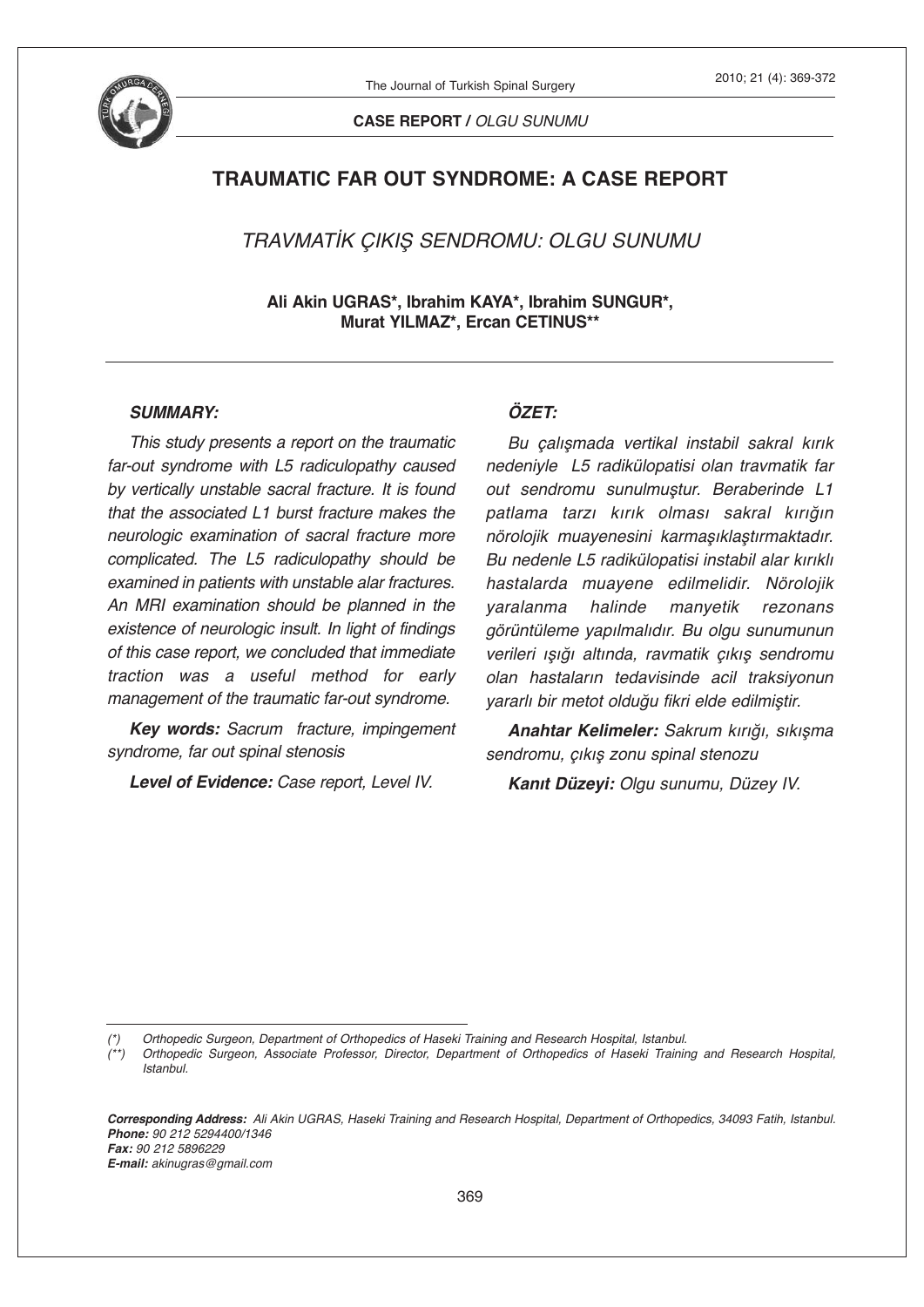## **INTRODUCTION:**

The main characteristic of the far-out syndrome is compression of the L5 nerve root after exiting the foramen. It was pointed out by Wiltse et al that the L5 nerve root may be compressed ʻfar-out' by impingement of the L5 transverse process against the ala of the sacrum in spondylolisthesis (10) . Later, Ichihara described cases of impingement of the L5 nerve root by a bony spur at the articulation between the transverse process of a transitional vertebra and sacrum  $\overline{5}$ . The traumatic impingement of the L5 nerve root between the displaced sacral ala and the transverse process of L5 in sacral fractures called ʻtraumatic far-out syndrome' were first described by Denis et al  $(4)$ .

Neurologic deficit is an important problem in sacral fracture. This is especially true if the fracture is associated with another spinal injury which then complicates the diagnosis process. A case of traumatic impingement of L5 nerve root with unstable L1 fracture is reported in this study.

## **CASE REPORT:**

A 45-year-old woman presented to the emergency department after a fall from height. The main compliant was low back pain with a difficulty to move the left extremity. Neurologic examination of the patient revealed weakness of dorsiflexion of the left hallux (MRC Grade 2) and hypoesthesia in the L5 dermatome.

Standard radiographic images were obtained at the trauma bay. The radiographs of the lumbar spine and the pelvis revealed fractures through the left superior and inferior rami as well as a left sacral fracture with approximately 1 cm superomedial displacement, and a burst fracture of first lumbar vertebrae (Figure-1).

A CT scan was performed to confirm these injuries, which showed a canal compromise of 50%. Magnetic resonance imaging did not show impingement of the L5 nerve root with any damage or compression along its course.

Femoral skeletal traction with 7 kg was applied to the left extremity. Methylprednisolone was administrated according to the NASCIS protocol. After 12 hours, she recovered some of her left hallux muscle strength (MRC Grade 3) with increased sensation. Operation was planned for L1 burst fracture, and observation with skeletal traction for the sacral fracture. Posterior instrumentation with fusion was performed from T11 to L2. The traction was continued for three weeks. The neurologic



**Figure-1. (a)** Anteroposterior radiograph of the pelvis and **(b)** 3D reconstruction of pelvis CT images showing displaced left alar fracture resulting in impingement of the L5 root.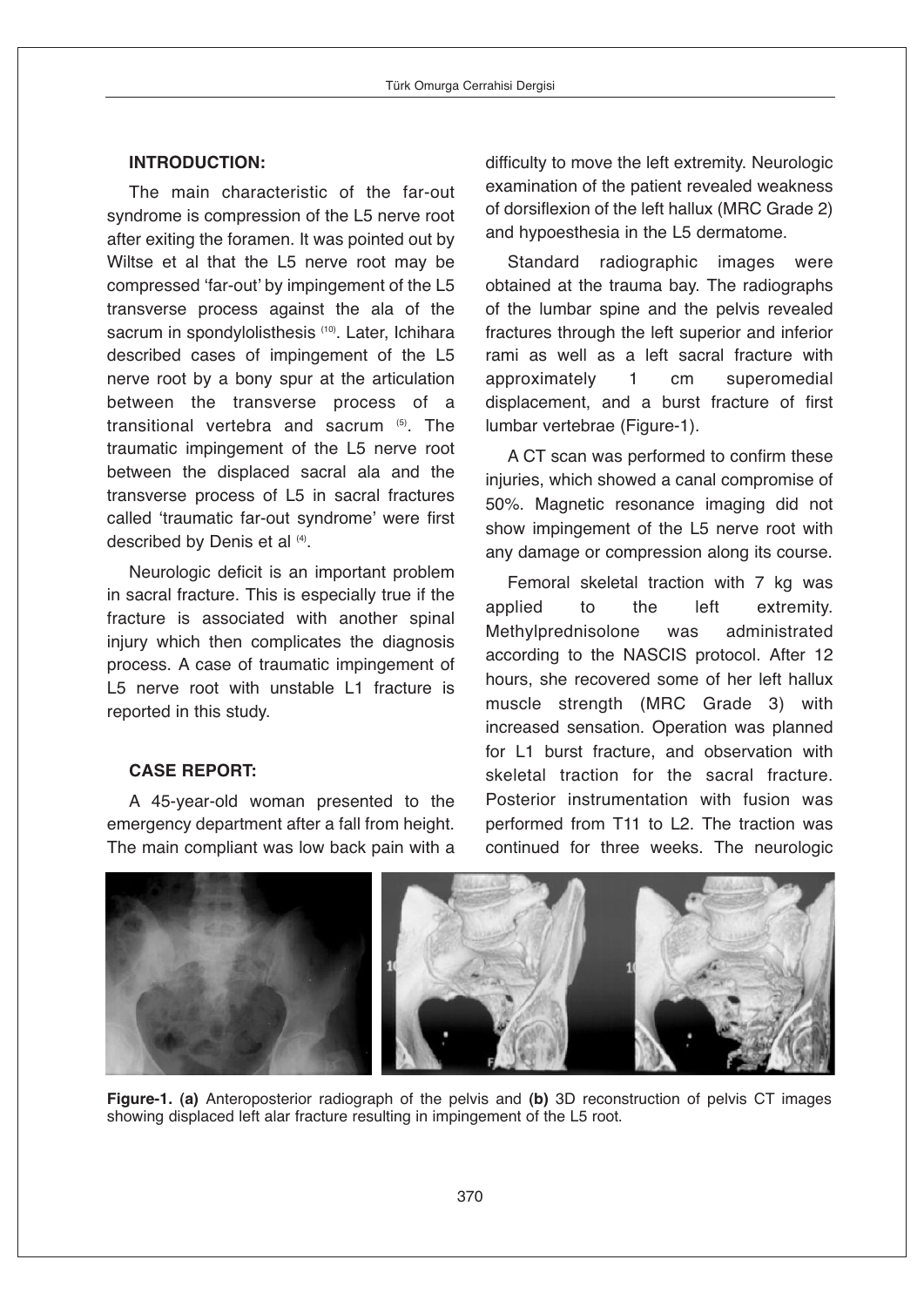deficit was completely resolved at the end of the first week. She was allowed to walk in the sixth week.

At 24 months follow-up, she was pain free with an Oswestry score of 92 %, and had a visual analogue scale (VAS) score of 1.

### **DISCUSSION:**

Sacral fractures are common injuries in patients who have sustained high energy trauma and who are associated with a high rate of neurologic deficit <sup>(6)</sup>. Dennis <sup>(4)</sup> classified sacral fractures into three zones: Zone I injuries which are entirely lateral to the neural foramen; Zone II injuries which pass through and involve the neural foramen; Zone III injuries which extend into the spinal canal via the primary or associated fracture lines. It is known that neurologic damage often occurs in Zone II and III fractures and that it is rarely associated with Zone I fractures  $(2,4,11)$ . The L5 roots are most commonly injured in Zone I injuries because of their vulnerable location along the sacral ala (2,4,11) . Particularly in vertically unstable alar fractures, the L5 root may become entrapped between a superiorly displaced alar fragment and the L5 transverse process (4). Therefore, neurologic examination of the L5 root should be performed in patients with unstable alar fractures.

L1 vertebral fracture is rarely associated with L5 nerve root deficit ®. Tezer et al have shown that isolated L1 osteoporotic vertebral fracture can cause bilateral L5 radiculapathy owing to spinal cord compression at the L1 level <sup>®</sup>. In addition, retropulsed fragment separated from vertebral body may cause spinal cord compression. Consequently, an MRI examination should be planned in the presence of neurological symptoms or physical findings in patients with lumbar fractures.

Dennis advocated that early management of traumatic far-out syndrome causes immediate powerful traction and allows closed reduction of the fracture as well as decompression of the root (4) . Ayoub advised early decompression and anatomical reduction for improving the recovery, particularly with displacements of more than 1cm; however, he also reported that posterior displacement of more than 1cm is associated with less neurological recovery  $(1)$ Nevertheless, the role of surgical decompression in sacral fractures is controversial. Numerous reports have supported the surgical and nonsurgical treatment of these fractures (1-4,6,9,11). Recently, the treatment of closed reduction with percutaneous sacroiliac screw fixation for these injuries is gaining increasing popularity worldwide (6) . It has been shown to be a reliable and reproducible method which significantly reduces the complications of open exposures without compromising on the stability<sup>(7)</sup>.

In this case study, the alar displacement was less than 1cm and foot-drop showed good recovery after traction. However, anatomical reduction could not be achieved with traction treatment. Therefore, a surgery should have been planned for anatomical reduction and percutaneous placement of iliosacral screw to fix fracture fragments.

In conclusion, the presence of associated spinal injuries makes the neurologic examination more complicated in sacral fractures. The L5 radiculopathy should be examined in patients with unstable alar fractures. Immediate traction is a useful method for early management of the traumatic far-out syndrome.